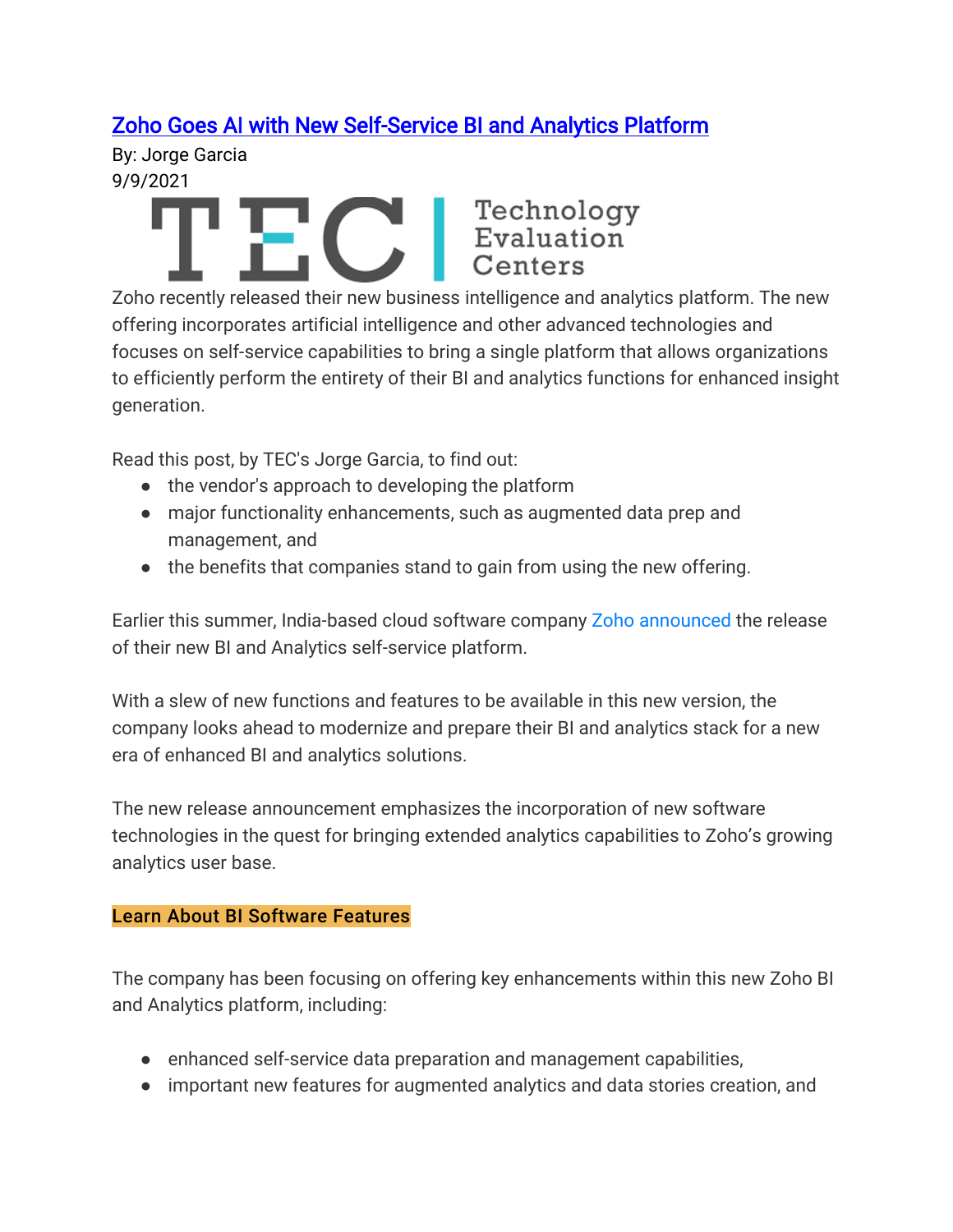● a set of new marketplace apps [\(Jira,](https://www.atlassian.com/software/jira) [servicenow,](https://www.servicenow.com/) [shopify,](https://www.shopify.com/) Zoho's own [marketplace](https://marketplace.zoho.com/home), etc.) to solidify their offering in keeping with the company's key corporate strategy.

## Putting the "Self" to Service

On top of the many improvements and new technology feats to the platform is the delivery of self-service capabilities, inarguably, the main functional focus of the platform. To achieve this, the company has put special attention on the incorporation of three main functional elements:

- artificial intelligence (AI)-driven analytics capabilities
- prebuilt tools including visual dashboards, comprehensive data integrations, and data preparation functions, and
- augmented analytics capabilities.

The incorporation of these key functional elements aims to empower users to achieve actionable self-service resources from their first contact with the platform. To this end, [Zoho](https://www3.technologyevaluation.com/research/company/zoho.html) has worked to develop and improve capabilities in four specific areas of the BI and analytics cycle:

● **Augmented analytics**. By taking advantage of Zia, Zoho's conversational AI assistant, as well as other AI technologies, the platform will offer textual narration of key insights from reports and dashboards or natural language data querying. These capabilities will not only significantly reduce data exploration times on the front end but also enable advanced and easy-to-use what-if capabilities for more effective scenario analysis (see figure 1).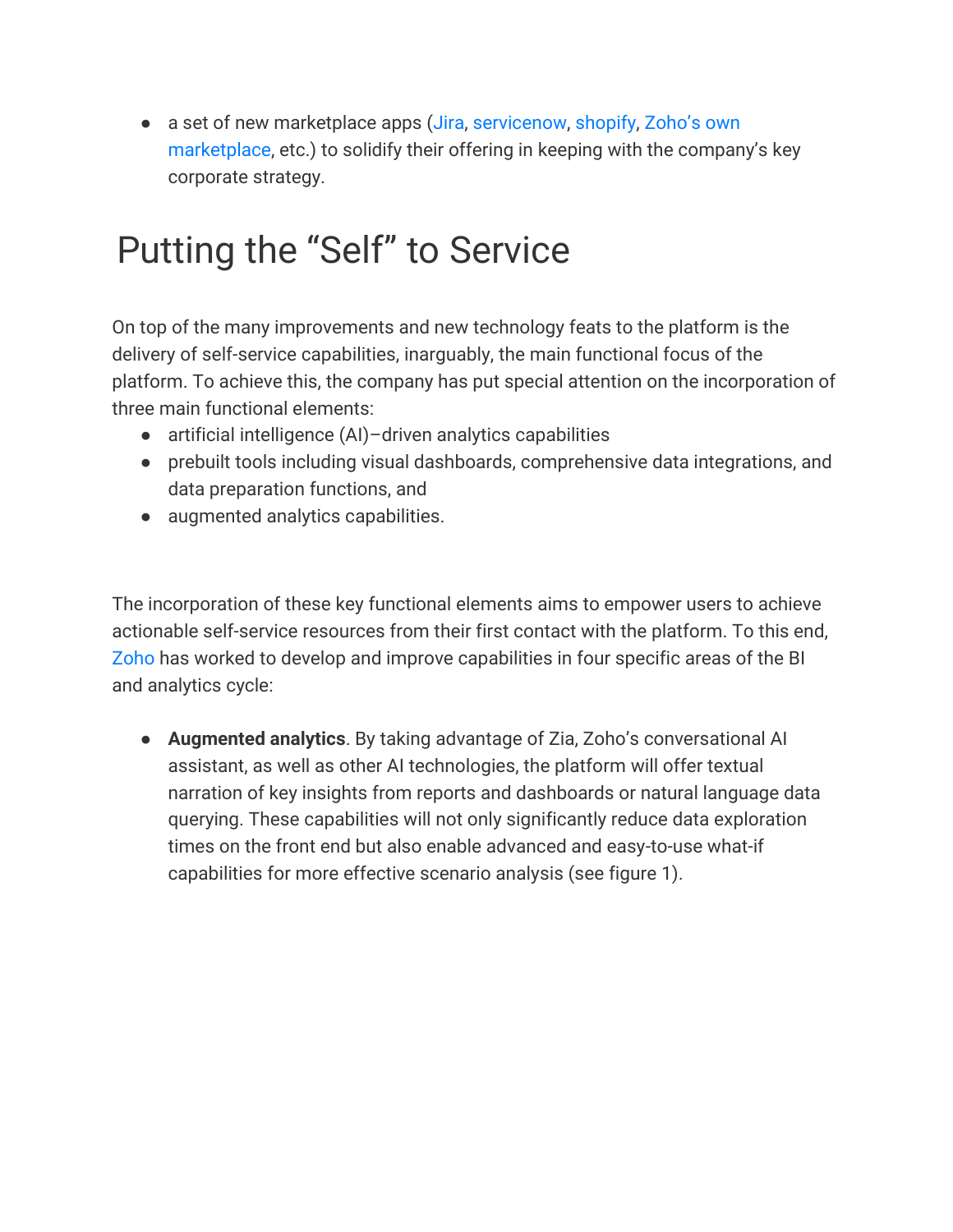

**Figure 1. What-if analysis with Zoho's BI platform (Courtesy of Zoho Corporation)** (click image to enlarge)

- **Augmented Data Preparation and Management**. On the back end of the process, Zoho has added an AI-based data preparation service tool called Zoho DataPrep. When added to the BI platform, this tool provides users with an easy way to create and manage data pipelines, from start to finish (allowing for integration, modeling, transformation, enrichment, as well as cataloging).
- **Data Stories**. This feature aims to provide users with an enhanced way to deliver information and insights (figure 2). Data stories embed key information from live reports and dashboards within a web presentation to allow information workers to provide key information in a more effective way. Zoho's self-service platform can now create sophisticated and effective data stories, via its integrated enterprise portal builder called Zoho Sites, enabling organizations to become data-driven—according to the company, easily and with less friction.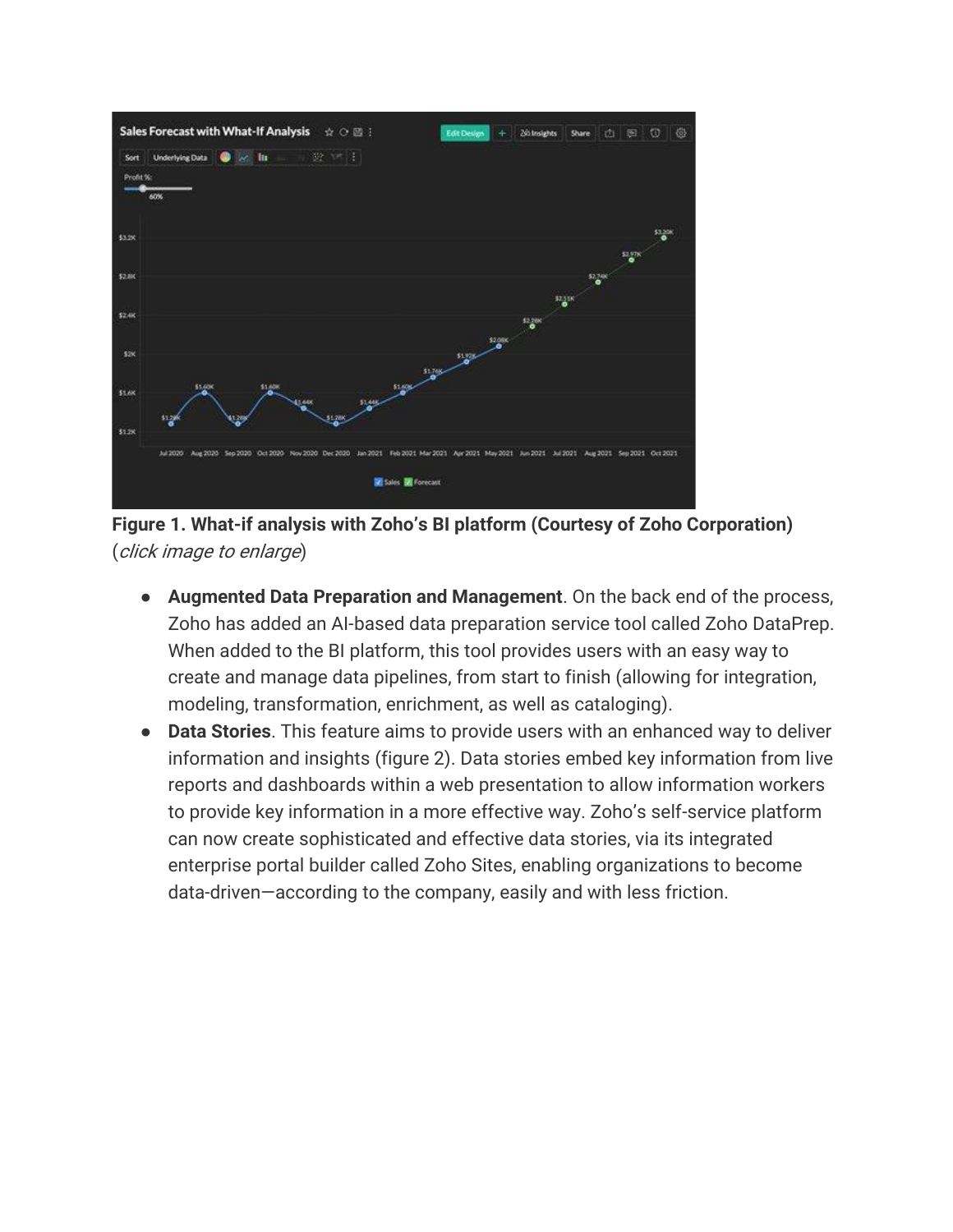

**Figure 2. Data stories slideshow (Courtesy of Zoho Corporation)** (click image to enlarge)

● **Marketplace.** Continuing with Zoho's efforts to expand the offering of its cloudbased software stack across markets, the company is enabling partners, through Zoho Marketplace, to develop and publish analytical apps and integrations that can expand and enhance Zoho's original analytics capabilities set to strengthen their platform. This expansion strategy also includes Zoho offering their BI and analytics platform within third-party marketplaces including Shopify, ServiceNow, and Atlassian.

Zoho's self-service BI and Analytics platform is available in both the cloud and on premises. The company offers a general pricing guide, with the cloud version set at \$8 per user per month and the on-premises version starting at \$30 per user per month.

## Putting the "Service" to BI

On the one hand, Zoho's BI and analytics self-service platform is aligned with the company's general market and service expansion strategy. To that end, the platform can scale and be extended to more than 250 sources to enable companies to integrate it and analyze data coming from a wide range of sources including Zendesk, Hubspot, Microsoft, and many others, potentially providing service for companies with a variety of data sources for processing, analysis, and insight generation.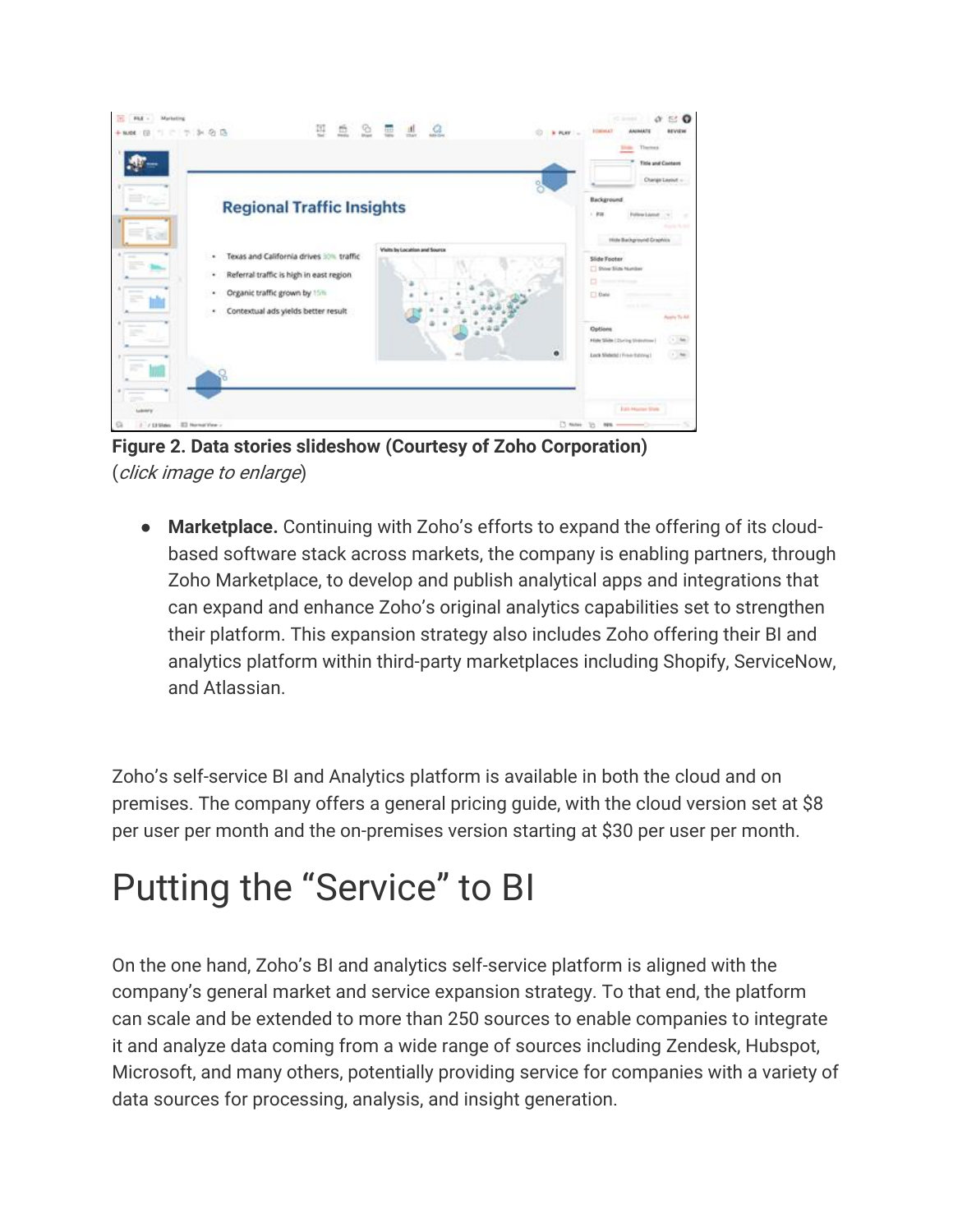On the other hand, with the incorporation of top-notch AI technologies, along with new data preparation capabilities, Zoho aims to offer a tight yet robust analytics-cycle offering for customers looking to have a full spectrum of capabilities to deal with data, from collection to transformation to insights and information generation—within a single offering.

In this regard, Raju Vegesna, Chief Evangelist for Zoho states that:

"For data to be a true catalyst of business growth, there can't be any gaps in the collection, management, or analysis process. Too few BI platforms in the market excel in both data preparation and analytics, which leaves businesses with weak—or worse, flawed—insights. Zoho's BI Platform is industry-leading because it ensures organizations are acting on legitimate data, which can be effectively leveraged to determine new revenue streams, refocus funds, drive productivity, and overall gain a competitive edge among peers in their market."

Proof of Zoho's commitment to a service-oriented approach is exemplified by the vendor making their Zoho DataPrep tool also available as a standalone offering, giving users the option of a platform or tool-based approach for scaling and growing their BI software stack.